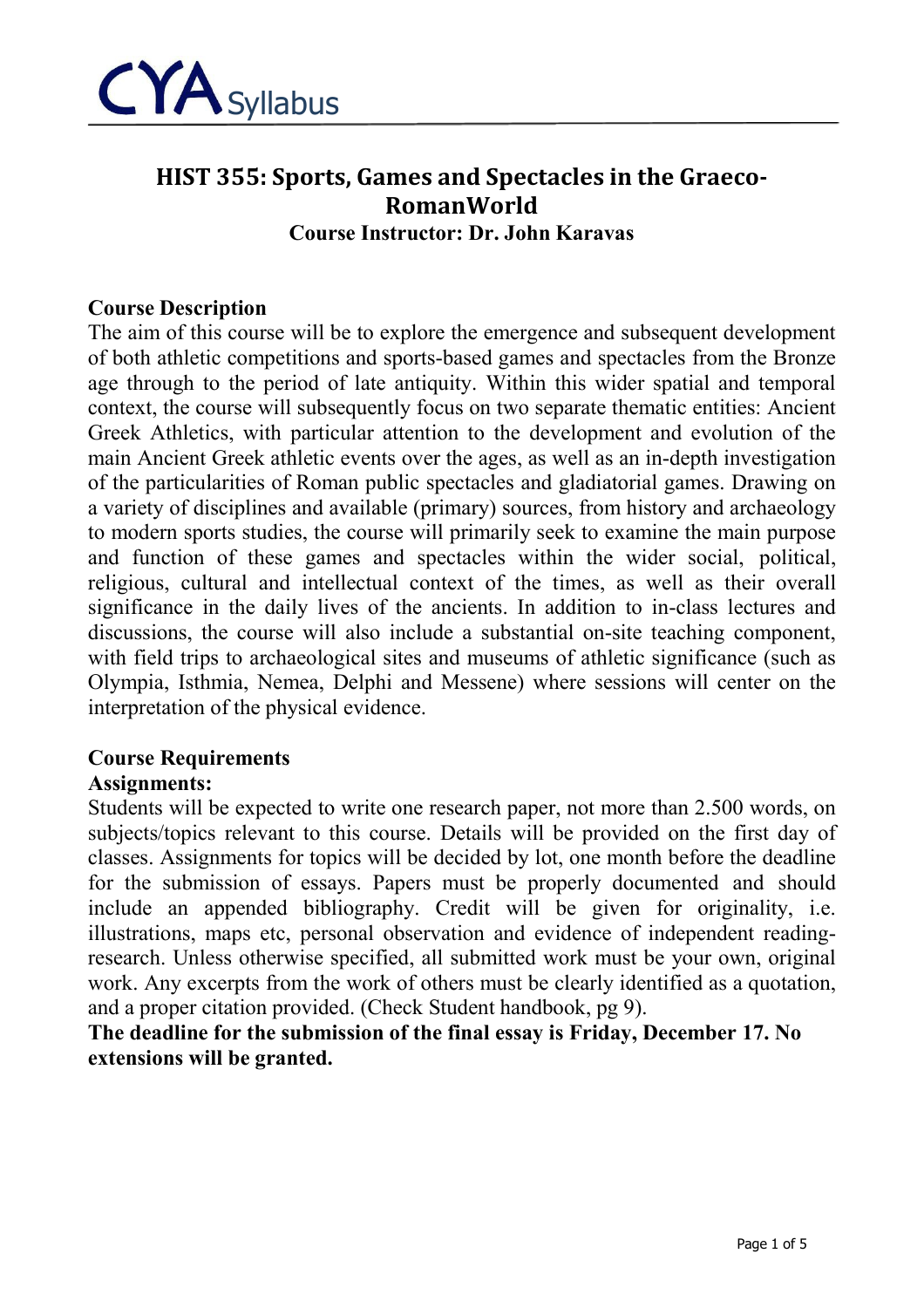

**Exams: Midterm: Wednesday, October 13 Quizz 1: Monday, November 15 Quizz 2: Wednesday, December 8 Final**: TBA

#### **Class Attendance - Absences**

Student attendance is mandatory. All absences must be excused by the administration and not the instructor. Each unexcused absence will result in a lowered participation grade.

#### **Grading and Evaluation**

The mid-term grade will be calculated on the basis of the mid-term exam (70%) and with regard to student's attendance of and participation in classes (30%).

The final grade will be an average of the grades assigned for the mid term-exam (20%), the final essay (25%), the grade assigned for the TWO final exams (40%) and of that assigned for class participation and attendance over the course of the semester  $(15\%)$ .

## **Books, Course Materials, Moodle**

The standard prescribed textbooks for this class include:

A. Futrell, Blood in the Arena (1997). A. Futrell, The Roman Games: A Sourcebook (2006). D. Kyle, Sport and Spectacle in the Ancient world (2006). A. Mahoney, Roman Sports and Spectacles: A Sourcebook (2001). S.G Miller, Ancient Greek Athletics (2004). *Arete*: Greek Sports from Ancient Sources, ed. by S.G. Miller (2004).

In addition to the above, further background or specialist reading material will be introduced to students at the beginning of each separate thematic entity. This will include a selection of ancient sources (in translation), literary or otherwise as well as iconographic and material culture evidence. This material is available on the class Moodle page.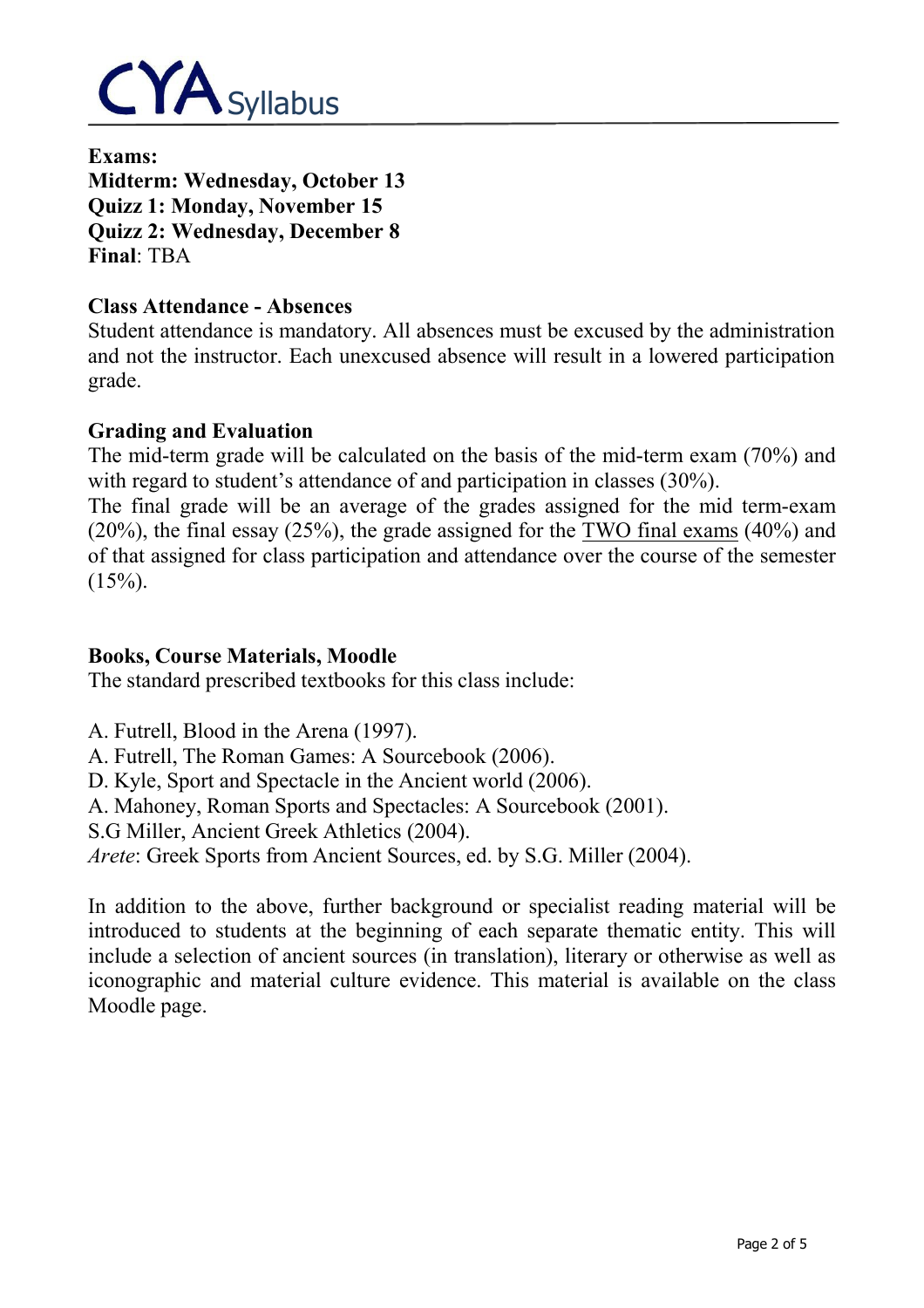

## **Class Schedule**

Monday, September 6 General Introduction. Establishing the main parameters and aims of the course within its wider spatial and temporal context.

Wednesday, September 8 Flashback: Sport in the Bronze Age and the Homeric tradition. Miller (2004): 20-30; The earliest days of Greek Athletics (off prints-moodle).

Monday, September 13 The Origins of Ancient Greek Athletics – The Archaic period. Kyle (2006), 72-93; Miller (2004) 20-30.

Monday, September 20 Documentary: The Ancient Olympics: Myth and Reality.

Wednesday, September 22 In Focus: What did it mean to be an athlete (or competitor)? Van Wees, "Bodies of Men" prints; Class will take place in the Panathenaic Stadium.

Monday, September 27 The Olympic Games. Miller (2004) 87-95; Scanlon, Greek Athletics and Religion (moodle); Kyle (2006), 110-135.

Wednesday, September 29 Other Games and athletic events throughout the Classical and Hellenistic period. Miller (2004), 95-112; Olivova, "The Panhellenic games" (off prints-moodle); Kyle (2006), 136-149

Monday, October 4 The Panathenaic Games: Miller (2004), 129-149; Kyle, "Athletics in the Athenian Agora", (off prints-moodle). Class will meet at the Athenian Agora.

Wednesday, October 6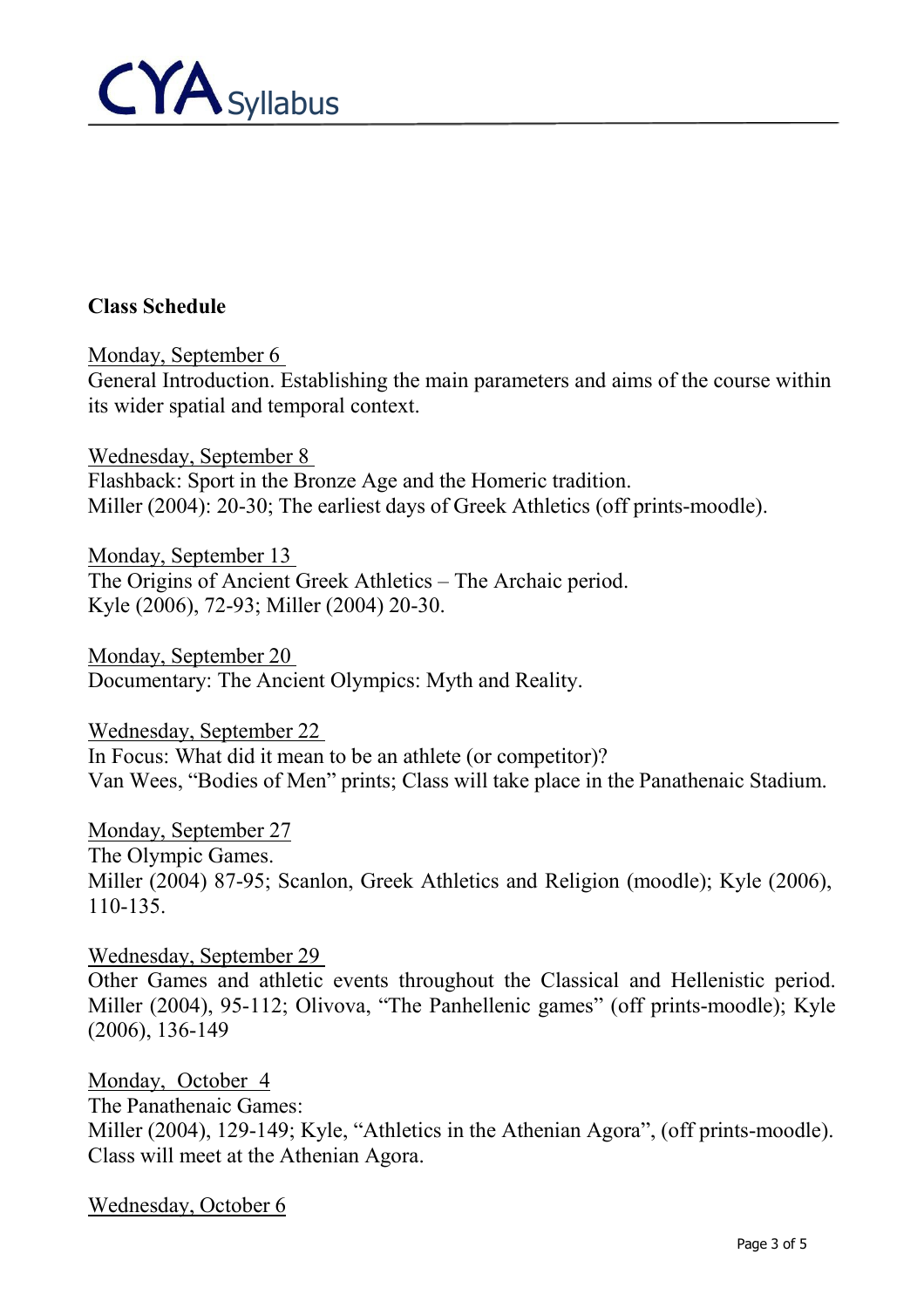# CYA Syllabus

Citizen/youth training and the role of the Gymnasium in Ancient Greece. Miller (2004), 176-195; Kennel, "Training Citizens in the Gymnasium", (off prints moodle). Class will meet at the supposed "School of Aristotle".

Monday, October 11 Women in Greek Athletics. Miller (2004), 150-159; Kyle (2006), 217-228.

Wednesday, October 13 MID-TERM EXAM

Monday, October 18 Individual Competitions: Track and field events. (Re-enactments): Stadion, Diaulos, Dolichos, Hoplitodromos. Miller (2004), 31-46 Class will meet at the Panathenaic Stadium

Wednesday, October 20 The "Heavyweights" I: "Hand to Hand" athletic competitions (Re-enactments) Wrestling, Boxing. Class will meet at the Pankrateios Martial Arts Club. Miller (2004), 60-84

Monday, October 25 The "Heavyweights" II: Pankration. As above.

Wednesday, October 27 Track & Field Day I (re-enacting the events of the Ancient Pentathlon) Javelin, discus throw, dielkynstida (tug of war). Miller (2004) 31-46. Class with meet at the Ethnikos Sports Club.

Monday, November 1 Track & Field day 2: Long jump, Boxing, tug of war. Miller (2004), 46-60. Class will meet at the Ethnikos Sports Club.

Monday, November 8

Other games and communal athletic activities in the Ancient Greek World. Class will include the re-enactment of two team sports, Faininda and Harpaston.